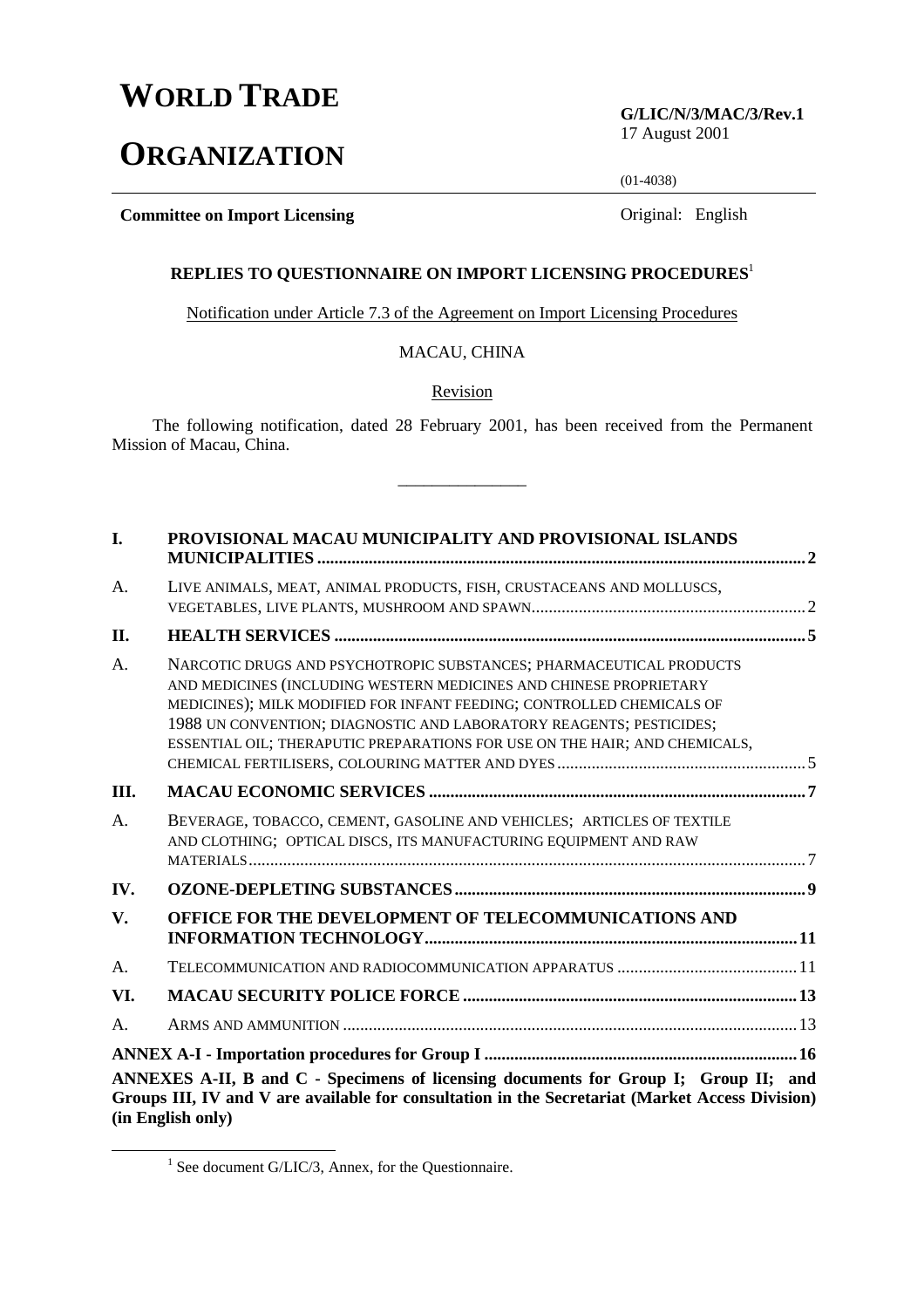#### **I. PROVISIONAL MACAU MUNICIPALITY AND PROVISIONAL ISLANDS MUNICIPALITIES**

A. LIVE ANIMALS, MEAT, ANIMAL PRODUCTS, FISH, CRUSTACEANS AND MOLLUSCS, VEGETABLES, LIVE PLANTS, MUSHROOM AND SPAWN

#### Outline of system

1. An Import Licence supported by International Animal Health Certificate/International certificate of vaccination or another specific requirements is required for import of live animals (mammals, birds and reptiles). Furthermore, an international sanitary certificate is required for the import of meat, animal products, fish, crustaceans and molluscs, and international phytosanitary certificate for live plants, mushroom spawn and edible plant*.*

Special permits issued by the Sanitary and Inspection Services *(*S.I.S. - *Serviços de Inspecção e Sanidade*) of the Provisional Macau Municipality (*CMMP - Câmara Municipal de Macau Provisória*), or Public Sanitary and Environment Department (D.S.P.A. - *Departamento de Sanidade Pública e Ambiente*) of the Provisional Islands Municipalities (CMIP – *Câmara Municipal das lhas Provisória*) are required for the import of horses, with slightly different health requirements according to their origin from different countries.

Import Licensing, health controls and control of importation of plant are outlined in the Official Gazette, Decree-Law no. 66/95/M with new wording introduced by Decree-Law no. 59/98/M and in Government Decision no. 1/GM/99.

#### Purpose and coverage of licensing

2. The import licence (IL) is granted by S.I.S. or the Garden and Green Area Division. (D.P.Z.V - *Divisão de Parques e Zonas Verdes* -*)* of the CMMP or D.S.P.A. or Green Area and Garden Department (D.Z.V.J. - *Departamento de Zonas Verdes e Jardins*) of CMIP, according to their border entry place (see Annex A-I - number 1), and is needed for chapters 1, 2, and 3 as mentioned below and a few products in chapters 4, 16, 21 and 95. All other commodities mentioned below can be imported simply after an Import Declaration (ID) has been completed.

2.1 List of commodity sections and chapters of the Nomenclature for the External Trade of Macau/Harmonised System:

- Live animals, Chapter 1.
- Meat and edible offal (fresh, chilled, frozen or prepared), Chapter 2.
- Fish and crustaceans, molluscs and other aquatic invertebrates, Chapter 3.
- Dairy products, edible products of animal origin, Chapter 4.
- Guts, bladders and stomachs of animals (other than fish), whole and pieces thereof, fresh, chilled, frozen, salted, in brine, dried or smoked, Chapter 5.
- Live trees and other plant, mushroom spawn, bulbs, roots and the like, Chapter 6.
- Edible vegetables, fruits*,* nuts and certain roots and tubers, Chapters 7 and 8.
- Seeds, fruit and spores, of a kind used for sowing, Chapter 12.
- Prepared edible fat, Chapter 15.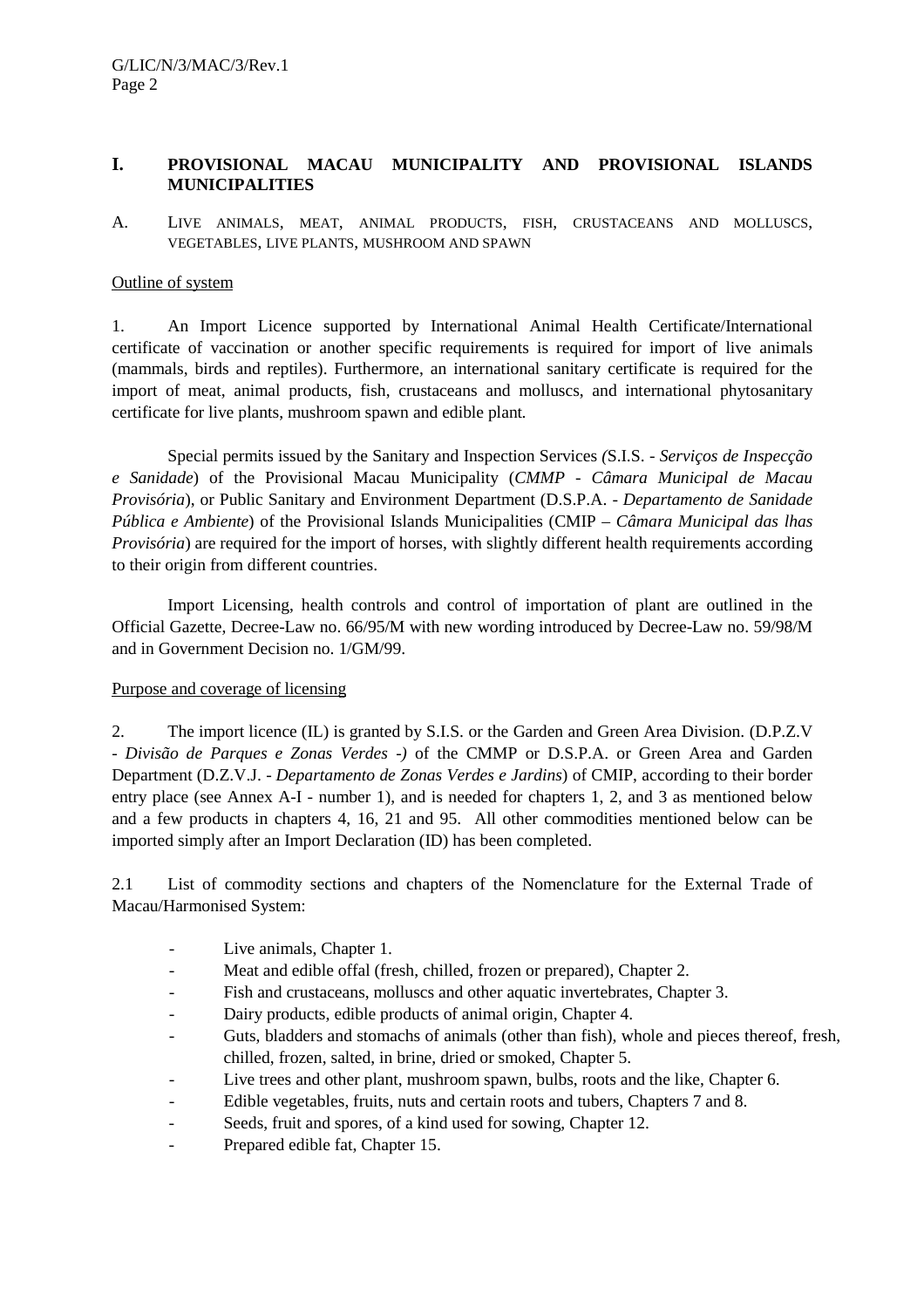- Preparation of meat of fish or of crustaceans, molluscs or other invertebrates, Chapter 16.
- Ice cream and other edible ice, Chapter 21.
- Prepared animal fodder, Chapter 23.
- Animal for circuses, Chapter 95.

3. IL or ID apply to the animals and products mentioned in 2.1 coming from all countries and territories outside Macau SAR.

4. The import licensing system is not intended to restrict the quantity or value of imports, but to protect public health, animal health, animal welfare and prevent the introduction into and spread within territory of destructive plant diseases and pests.

5. The import licensing system is a statutory requirement maintained under Decree-Law No. 66/95/M and Government Decision no. 1/GM/99. Species under CITES code must obey Decree-Law no. 45/86/M. Legislation does not leave designation of products subject to licensing to administrative discretion. Legislative approval is required when any changes are introduced to the existing system.

## Procedures

- 6. Not applicable.
- 7. (a) Application for IL should be submitted well in advance of importation (at least three working days). However, in a small number of cases, some applications are exceptionally accepted on the day prior to arrival. IDs are accepted also on the working day prior to arrival.
- (b) Where there is proof of a genuine need, IL may exceptionally be granted on request<sup>2</sup>.
- (c) There is no limitation of time as to the period of the year during which application for importation should be made.
- (d) Both Import Licence and Import Declaration are administered either by S.I.S. / D.P.Z.V. of CMMP or D.S.P.A. / D.Z.V.J. of CMIP. No other administrative organ is involved. However, the Macau Economic Services is also involved in offering recommendations regarding the application of Import Licences relating to the animals and plants listed in CITES (including their readily recognisable parts and derivatives) and medicines containing or claiming to contain tiger or rhino ingredients.

 $\overline{\phantom{a}}$ <sup>2</sup> "Exceptional cases" are defined as those that are claimed beforehand either by the exporter or importer as of urgent character or in need by the importer, particularly when dispatched by air through Macau International Airport or via express service. The normal procedure is to produce (documentary) evidence supported by reasonable explanation to his/her claim, namely letter(s) by the importer declaring so. Also, in case of events and exhibitions to be held locally, where imports into the Macau SAR, on a particular date, of certain type of goods either for sale or consumption are proved to be urgent or necessary.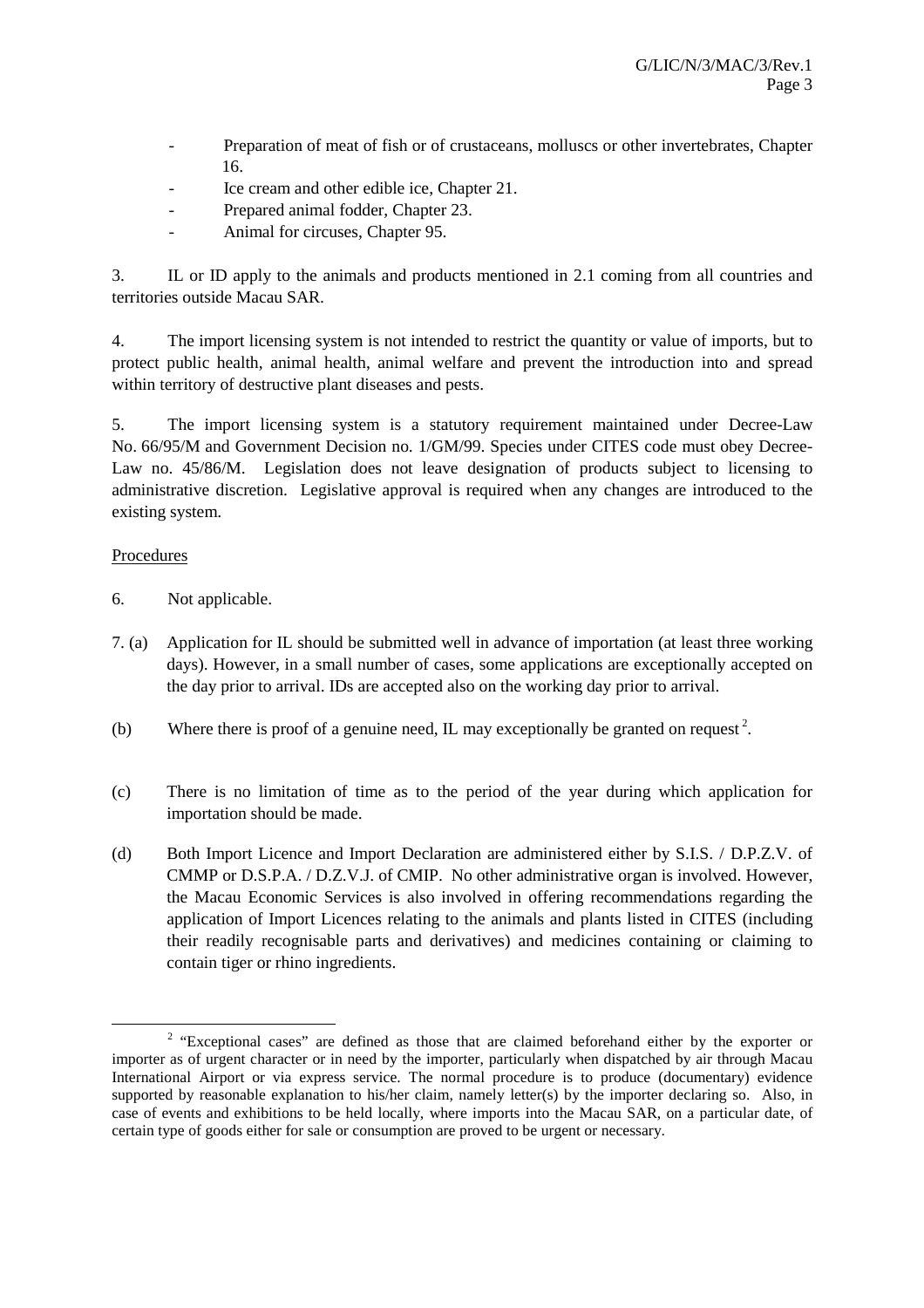8. Application of IL will not be refused if the ordinary criteria<sup>3</sup> are met. The reasons for refusal are always given to the applicant who has the right to appeal to the President of CMMP or CMIP.

## Eligibility of importers to apply for licence

9. All persons, firms and institutions, complying with Articles 3 and 4 of Decree-Law No. 66/95/M, are eligible to apply.

## Documentational and other requirements for application for licence

10. The required information is outlined in a sample application form for the IL and ID (Annex A-II) attached.

11. The required information is summarised in Annex A-I with respect to live specimens. Controls of and requirements for import of live animals (mammals, birds and reptiles), animal products destined for human consumption (meat, meat products, eggs, egg products, milk, milk products, prepared edible fat), edible ice, fish, crustaceans, molluscs, prepared animals fodder, vegetable, live plants, mushroom spawn, bulbs, roots, seeds, fruit and spores.

12. No fee is charged for IL and ID.

13. No deposit or advance payment is required.

## Conditions of licensing

14. The validity for IL is 30 days from the day following issuance. There is no specified validity period for ID.

- 15. There is no penalty for non-utilisation of IL.
- 16. Neither ID nor IL is transferable.
- 17.(a) Not applicable.

(b) For wholesale importation, pre-defined conditions regarding origin requirements, facilities and equipment under official control should be met.

## Other procedural requirements

18. No.

19. Not applicable.

 <sup>3</sup> <sup>3</sup> "Ordinary criteria" are the requisites stipulated by the Foreign Trade legislation in force, i.e. submitting correct and truthful data/information and supporting documents/attachments for evidence.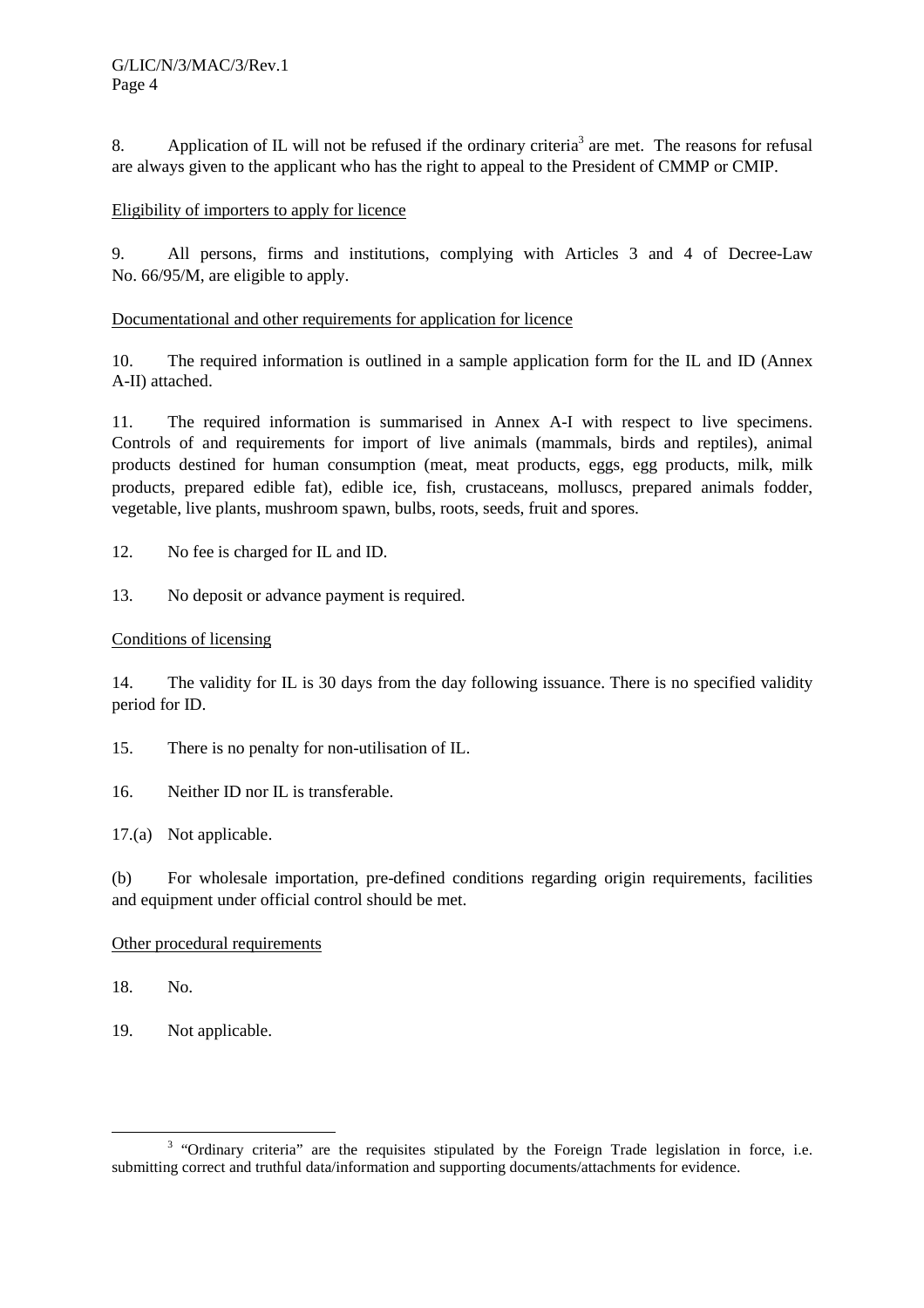## **II. HEALTH SERVICES**

A. NARCOTIC DRUGS AND PSYCHOTROPIC SUBSTANCES; PHARMACEUTICAL PRODUCTS AND MEDICINES (INCLUDING WESTERN MEDICINES AND CHINESE PROPRIETARY MEDICINES); MILK MODIFIED FOR INFANT FEEDING; CONTROLLED CHEMICALS OF 1988 UN CONVENTION; DIAGNOSTIC AND LABORATORY REAGENTS; PESTICIDES; ESSENTIAL OIL; THERAPUTIC PREPARATIONS FOR USE ON THE HAIR; AND CHEMICALS, CHEMICAL FERTILISERS, COLOURING MATTER AND DYES

#### Outline of system

1. The import of narcotic drugs, psychotropic substances, pharmaceutical products and medicines is controlled through (i) licensing of importers and (ii) issuing of import licence. An importer of narcotic drugs, psychotropic substances, pharmaceutical products and medicines has to be licensed with the Health Services before applying for an import licence to import these products for each consignment. Import licences are also required for import of the other items specified above. Importers of such products have to be registered as Foreign Trade Operator with the Macau Economic Services before applying for the import licences from the Health Services to import the mentioned products for each consignment.

 The licensing system is intended for the public health reasons and to fulfil Macau SAR's international obligations.

#### Purpose and coverage of licensing

2. Import licence issued by the Health Services is required for the import of all of the above-mentioned products, which are specified in the Group B of Table B of Government Decision No. 128/GM/98.

3. The licensing system applies to the above-mentioned products coming from all countries/territories outside Macau SAR.

4. The purpose of the import licensing system is not to restrict the quantity or value of imports, but for public health reasons and to prevent diversion of narcotic drugs and psychotropic substances into illicit markets as well as controlled chemicals into illicit manufacture of such products.

5. The licensing is statutorily provided under the Decree-Law no. 34/99/M, no. 58/90/M and no. 66/95/M. Legislation does not leave designation of products subject to licensing to administrative discretion. Legislative approval is required when any changes are introduced to the existing system.

#### Procedures

6. Not applicable.

7.(a) Application for import licence should be submitted in advance of importation taking into account the processing time. For registered narcotic drugs, psychotropic substances, pharmaceutical products and medicines; and other items, the import licence will be issued within three working days.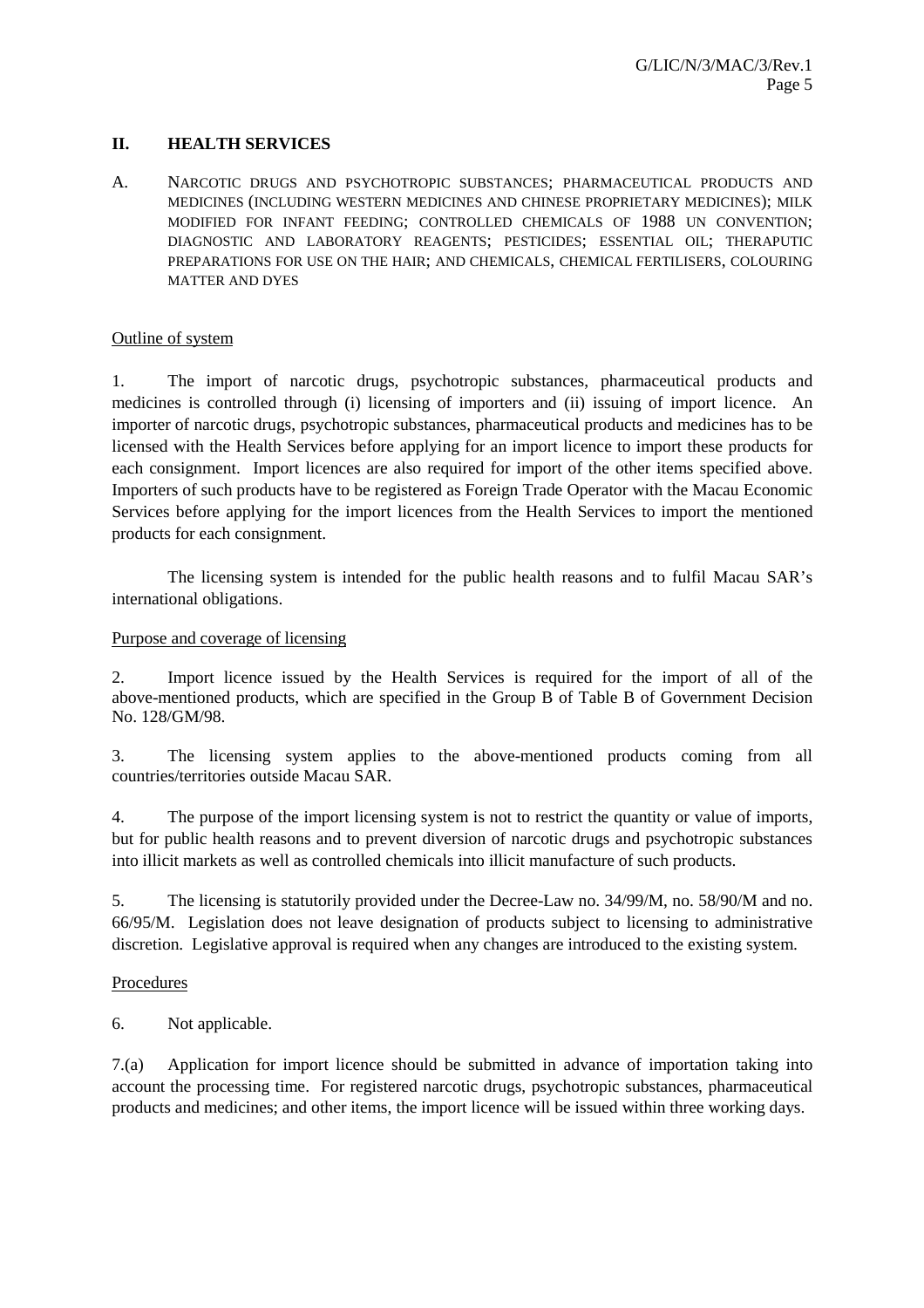(b) Where there is proof of a genuine need, the import licence may exceptionally be granted on request.

(c) There is no limitation of time as to the period of the year during which application for licence and/or importation to be made.

(d) The Health Services is the sole administrative organ involved in the processing and authorisation of application for the import licences of the most of the mentioned medicines and products except those medicines subject to CITES. The Macau Economic Services is meanwhile involved in offering recommendations on authorisation of application for the import licences of those medicines containing ingredients subject to CITES.

8. Application for an import licence will not be refused if the ordinary criteria are met. Reasons for refusal will be given to the applicant in case of unsuccessful application, and the applicant has the right to appeal to the Director of the Health Services.

## Eligibility of importers to apply for licence

9. Narcotic drugs, psychotropic substances, pharmaceutical products and medicines have to be registered with the Health Services, before than can be allowed to be imported for the purpose of local sale or distribution. A Company is required to hold an appropriate firm licence issued by the Health Services before it can apply for an import licence. Application for the firm licence is open to all qualified traders registered by the Macau Economic Services. The fee charged for the firm licence of pharmaceutical products and medicines is MOP 3,000; and the charge for the annual renewal is MOP 400. A list of licensed importers is available on requested. The information regarding the importers is published on the official gazette when the registration licence is issued to them.

10. For other items, a Company is required to hold an appropriate trader registration issued by the Macau Economic Services before it can apply for an import licence.

## Documentational and other requirements for application for licence

10. When applying for a licence to deal with narcotic drugs, psychotropic substances, pharmaceutical products and medicines, the importer must provide detailed information namely personal identification, certificate of criminal registration and identification of the proposed licensed premises.

The application of an import licence of the products mentioned in above paragraph must be supported by the following documents:

- authentic copies of registration certificate issued by the health authority of the manufacturing or exporting country and production licence issued by the manufacturing country;
- authorised import certificate issued by the Health Services (for narcotic drugs and psychotropic substances only); and
- the Prior Authorisation Application Form.

In addition to that, analytical reports or literatures provided by the manufacturer or exporter and the Prior Authorisation Application Form have to be submitted for application of an import licence of the other items.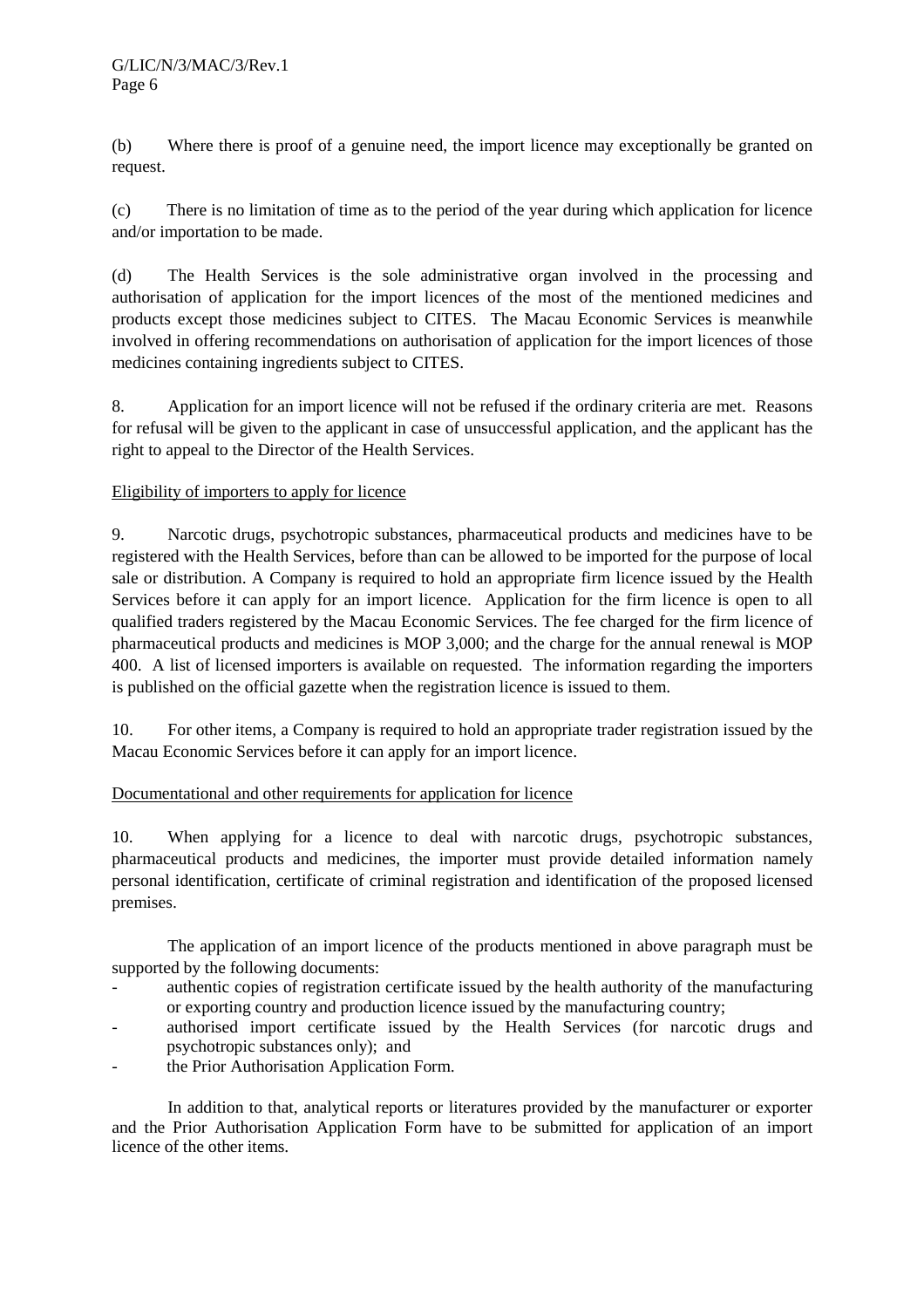11. The valid import licence is the only document required upon actual importation. Samples of the application forms and the import licence are attached (Annex B).

12. No fee is charged for the issue of the import licence.

13. No deposit or advance payment is required. A fee of MOP 30 is charged for each import of the goods, which will be under inspection when arrive in Macau SAR.

#### Conditions of licensing

14. The import licence covering all of the mentioned products is valid for 30 days from the day following issuance. The validity cannot be extended under normal circumstances.

- 15. There is no penalty for the non-utilisation of an import licence.
- 16. Not transferable between importers.
- 17. No.

#### Other procedural requirements

- 18. No other administrative procedures are required prior to importation.
- 19. No foreign exchange control.

#### **III. MACAU ECONOMIC SERVICES**

A. BEVERAGE, TOBACCO, CEMENT, GASOLINE AND VEHICLES; ARTICLES OF TEXTILE AND CLOTHING; OPTICAL DISCS, ITS MANUFACTURING EQUIPMENT AND RAW MATERIALS

#### Outline of system

1. The import licensing system for beverage, tobacco, cement, gasoline, vehicles, textile and clothing is governed by Decree-Law no. 66/95/M, with new wording introduced by Decree-Law No. 59/98/M. The import licensing system for optical discs, its manufacturing equipment and raw materials is governed by Decree-Law no. 66/95/M with new wording introduced by Decree-Law No. 59/98/M, and Decree-Law No. 51/99/M.

The above-mentioned licensing systems are administered by the Macau Economic Services. The aforesaid goods are specified in group C of Table B of Government Decision no. 128/GM/98.

#### Purpose and coverage of licensing

2. The licensing system covers all goods listed in group C of Table B of the Government Decision No. 128/GM/98.

3. Licensing system applies to the above-mentioned goods or products from all sources.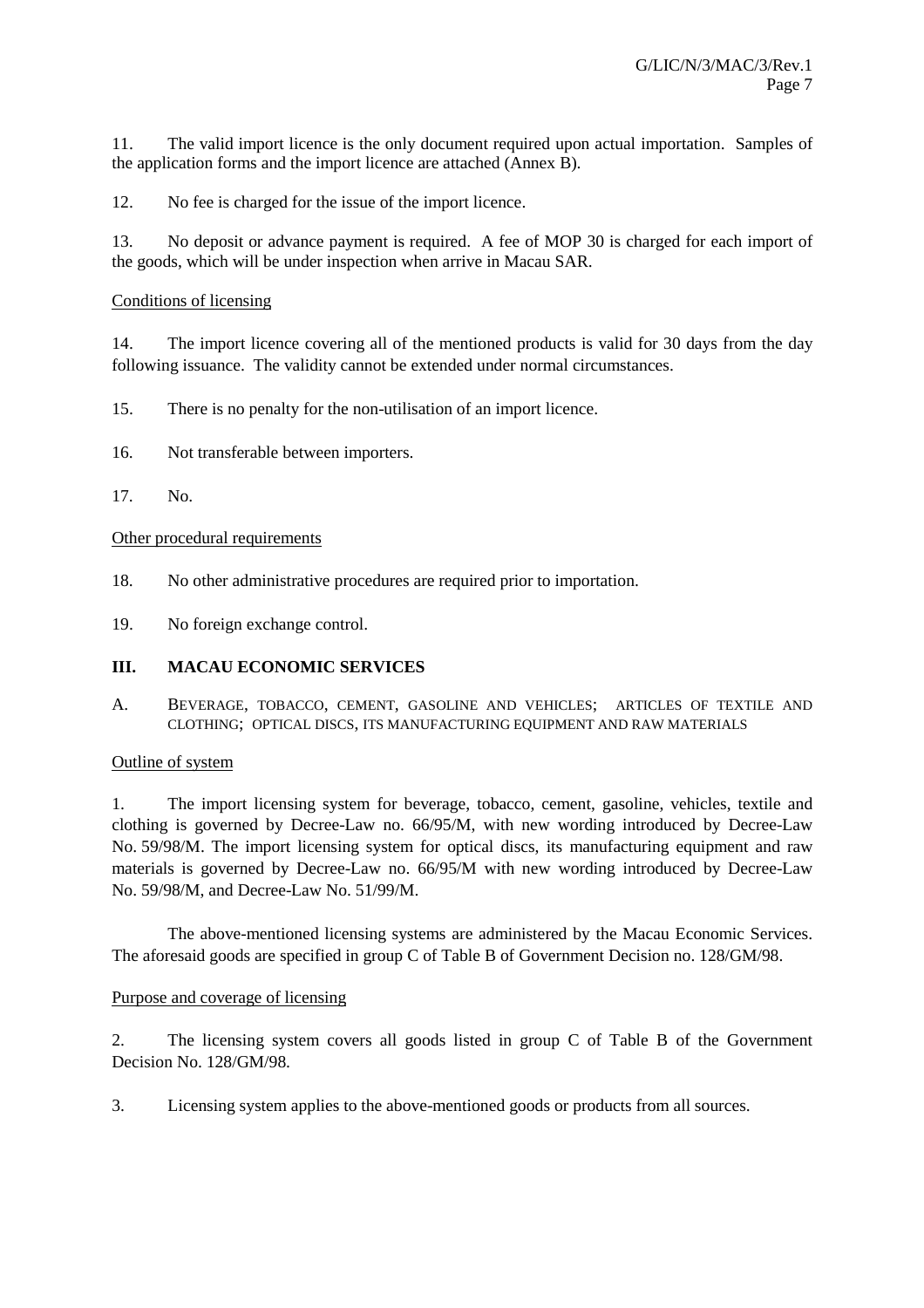4. The licensing is not to be constructed as a means to restrict either quantity or value of imports.

For beverage, tobacco, cement, gasoline and vehicles: to administer the levying of consumption tax. For textile and clothing: as a surveillance system to back up Macau SAR's textiles export control system. For optical discs, its manufacturing equipment and raw materials: to efficiently control the flow of optical disc mastering and manufacturing equipment into and out of the Region. Licensing is used as a means to prevent those products from being utilised for copyright infringing activities.

5. The licensing system is a statutory requirement maintained under Decree-Law No. 66/95/M. Legislation does not leave designation of products to be subject to licensing to administrative discretion. Legislative approval is required when any changes are introduced to the existing system

#### Procedures

- 6. Not applicable.
- 7. (a) Licences must be applied for at least three working days before importation.
- (b) Where there is proof of a genuine need, IL may exceptionally be granted on request.
- (c) There is no limitation of time as to the period of the year during which application for licence and/or importation may be made.
- (d) The Macau Economic Services is the sole administrative organ to issue licences for the aforesaid goods. Nevertheless, with regard to vehicles, one-off registration at and approved by Provisional Macau Municipality (*Câmara Municipal de Macau Provisória*) of any type or model of vehicles is required before importation.

8. Application for a licence will not be refused if the ordinary criteria are met. The reasons for refusal are always given to the applicant who has the right to appeal to the Macau Economic Services.

## Eligibility of importers to apply for licence

- 9.(a) Not applicable.
- (b) Only those importers who comply with articles 3 and 4 of Decree-Law no. 66/95/M as "Foreign Trade Operator" are eligible to apply for licences. The registration of a "Foreign Trade Operator" is available to all persons, firms, entities or institutions free of charge.

## Documentational and other requirements for application for licence

10. With regards to documentation for application of licences, a single form is required. Sample of that form (import licence) is attached (Annex C).

In addition, where optical discs are concerned, an invoice including detailed information such as buyer's/consignee's name, address, telephone and/or fax numbers, quantity, value and CD title etc.,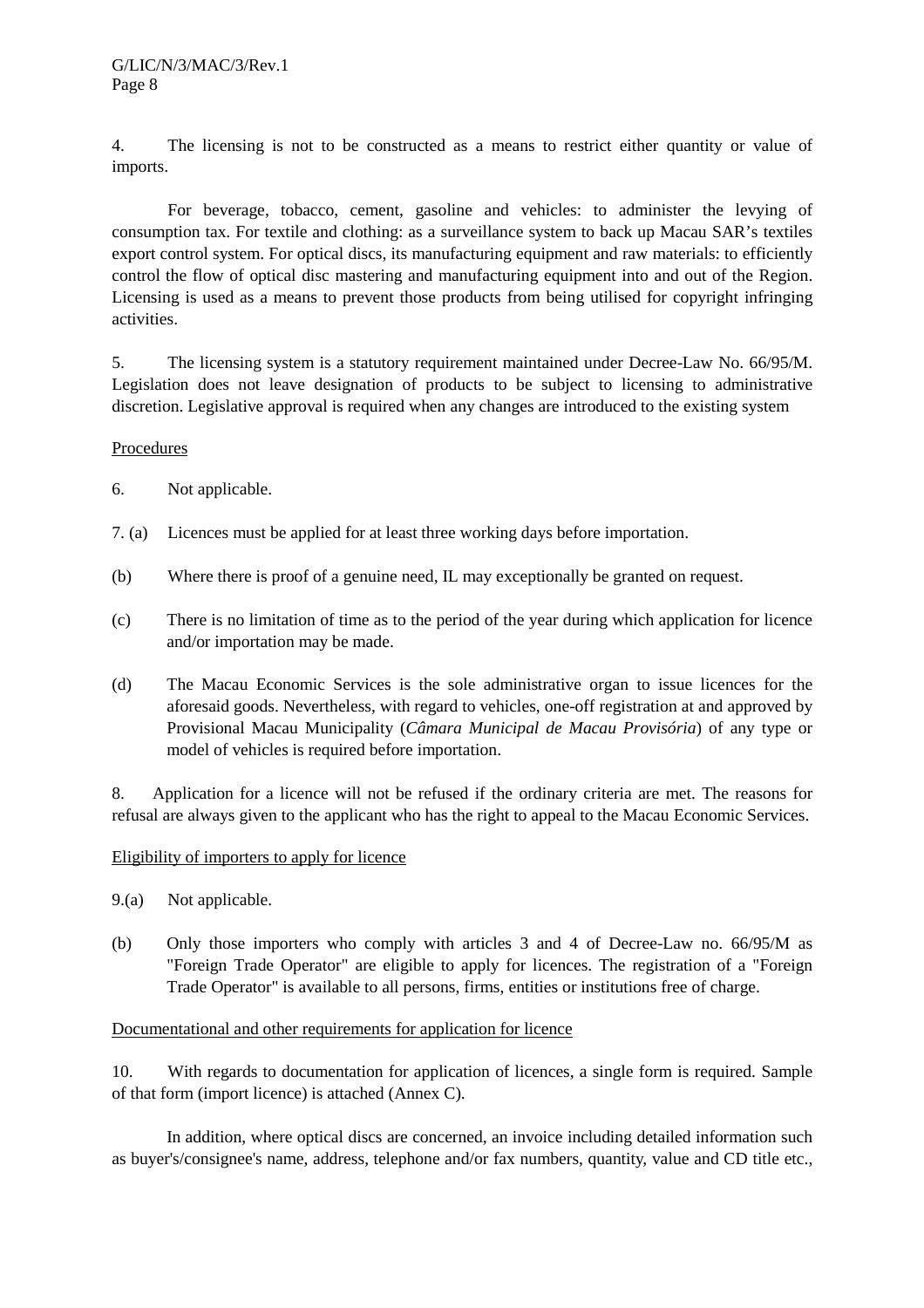and a document stating the copyright holder must be submitted in conjunction with the aforesaid application form.

For optical disc manufacturing equipment and raw materials, full information including purpose, utilisation, and final destination and buyer's personal details of the imported goods must be provided in the application. If the import is for local manufacturing, users of such imported goods must be themselves manufacturers.

11. For Optical Discs, both valid import licence and the above-mentioned commercial invoice have to be submitted upon actual importation. However, for manufacturing equipment, raw materials and the other products and commodities, only an import licence is required.

12. No administrative fee is charged for the issuance of import licences.

13. No deposit or advance payment is required.

#### Conditions of licensing

14. The validity of a licence is 30 days from the day following issuance and it cannot be extended.

15. There is no penalty for non-utilisation of an import licence.

16. Import licences are neither transferable nor negotiable among importers.

17.(a) Not applicable.

(b) No.

#### Other procedural requirements

18. With reference to import licensing for vehicles, a prior one-off registration with the Provisional Macau Municipality (*Câmara Municipal de Macau Provisória*) for all types and models of vehicles is required.

19. There are no foreign exchange controls whatsoever.

## **IV. OZONE-DEPLETING SUBSTANCES**

#### Outline of system

1. An import licence is required for import of Ozone depleting substances. Import controls are governed by Decree-Law No. 62/95/M and are primarily exercised by the Macau Economic Services.

#### Purposes and coverage of licensing

2. The licensing system covers all goods specified in the Annex of the Decree.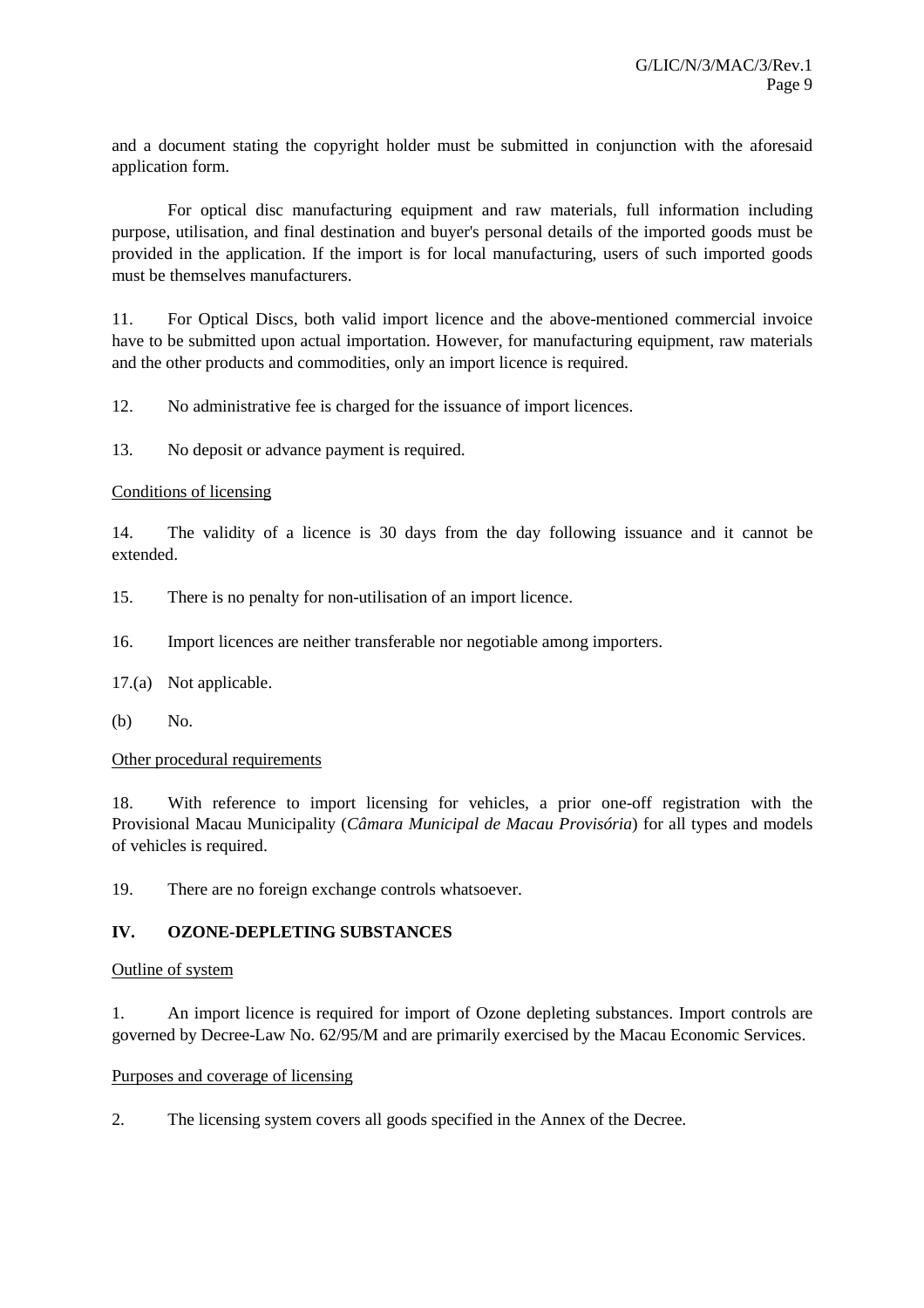3. Licensing system applies to the above-mentioned goods or products originating in or coming from those members who are contracting parties to the Montreal Protocol 1987. Importation of Ozone depleting substances from non-parties to the Montreal Protocol is prohibited.

4. The licensing system enables Macau authorities to comply with and abide by the rights and obligations set out in the Montreal Protocol. For this purpose, a quantitative limit is imposed to imports of ozone depleting substances that do not exceed levels agreed under the said Protocol.

5. The licensing system is a statutory requirement maintained under the said Decree. Legislation does not leave designation of products to be subject to licensing to administrative discretion. Legislative approval is required when any changes are introduced to the existing system.

- 6. Imports of ozone depleting substances are subject to quantitative restrictions as follows:
- I. Opening of quota allocation is publicly announced for all importers. However, the amount allocated will not be published.
- II. Quota is allocated on a yearly basis. Licences are normally issued to importers for individual consignments.
- III. The Macau Economic Services is in charge of monitoring the utilisation of both licences and quotas. Unused quotas will not be added to the following allocation exercise. Importers must provide information upon request.
- IV. The submission of applications for licences may be made at any time.
- V. The length of time for processing applications is normally a minimum of 6 working days.
- VI. Not specified.
- VII. Two authorities, namely the Environmental Protection Committee and the Macau Economic Services, are involved in the processing of applications. Application of licences should be first submitted to the Environmental Protection Committee for recommendation. Then, the application, with the attached recommendations if any, is forwarded to the Macau Economic Services for approval. Licences are issued by the Macau Economic Services.
- VIII. Quota allocation is carried out in accordance with the provisions set out in the *Regulation on Utilisation of Quota of Importation of Trichloroethane*, which is administered by the Macau Economic Services. Two types of quota, namely initial quota and additional quota, are specified in the *Regulation*. Initial quota is allocated based on past performance only. Additional quota is granted under a points system set out in the said *Regulation,* by an amount of approximately 20% of the annually agreed level to be distributed to all applicants.
- IX. Not applicable.
- X. Not applicable.
- XI. No.
- 7. Not applicable.

8. Application for a licence will not be refused if both the ordinary criteria are fulfilled and the quota does not exceed the allocated limit. The reasons for refusal are always given to the applicant who has the right to appeal to the Macau Economic Services.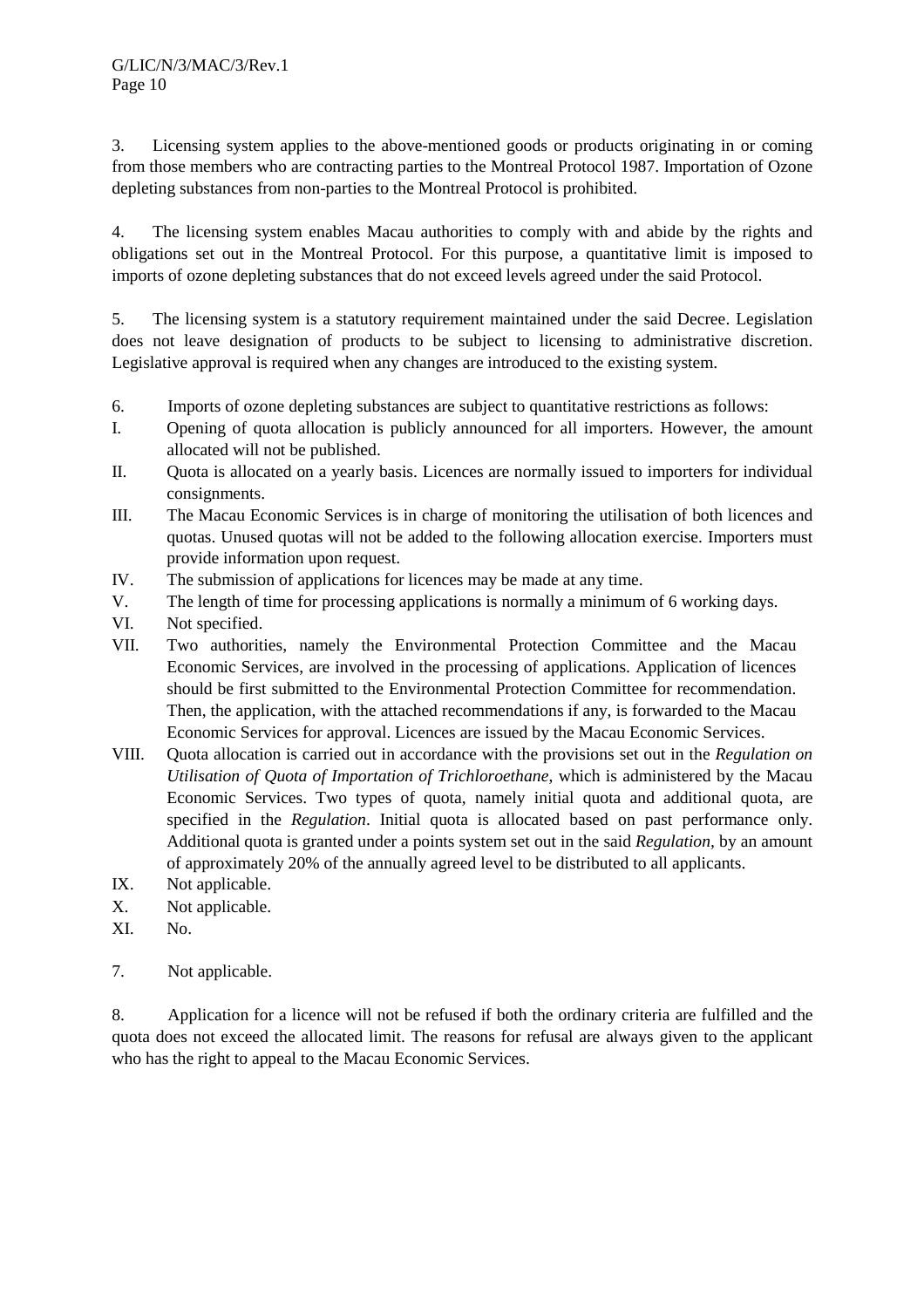#### Eligibility of importers to apply for licence

9. (a) Only those importers who comply with articles 3 and 4 of Decree-Law No. 66/95/M as "Foreign Trade Operator" are eligible to apply for licences. The registration of a "Foreign Trade Operator" is available to all persons, firms, entities or institutions free of charge.

## (b) Not applicable.

#### Documentational and other requirements for application for licence

10. With regards to documentation for application of licences, a single form is required. A sample of that form (import licence) is available for consultation in the Secretariat (Market Access Division).

11. Only valid import licences have to be presented upon actual importation.

- 12. No administrative fee is charged for issuance of import licences.
- 13. No deposit or advance payment is required.

#### Conditions of licensing

14. The validity of a licence is 30 days from the day following issuance and it cannot be extended.

- 15. There is no penalty for non-utilisation of an import licence.
- 16. Import licences are neither transferable nor negotiable among importers.
- 17. (a) Not applicable.
- (b) No.

#### Other procedural requirements

- 18. There are no other procedural requirements.
- 19. There are no foreign exchange controls whatsoever.

## **V. OFFICE FOR THE DEVELOPMENT OF TELECOMMUNICATIONS AND INFORMATION TECHNOLOGY**

A. TELECOMMUNICATION AND RADIOCOMMUNICATION APPARATUS

#### Outline of system

1. Import controls are primarily exercised by Macau Economic Services. However, the Office for the Development of Telecommunications and Information Technology is also involved in the system of import controls on telecommunication and radiocommunication equipment.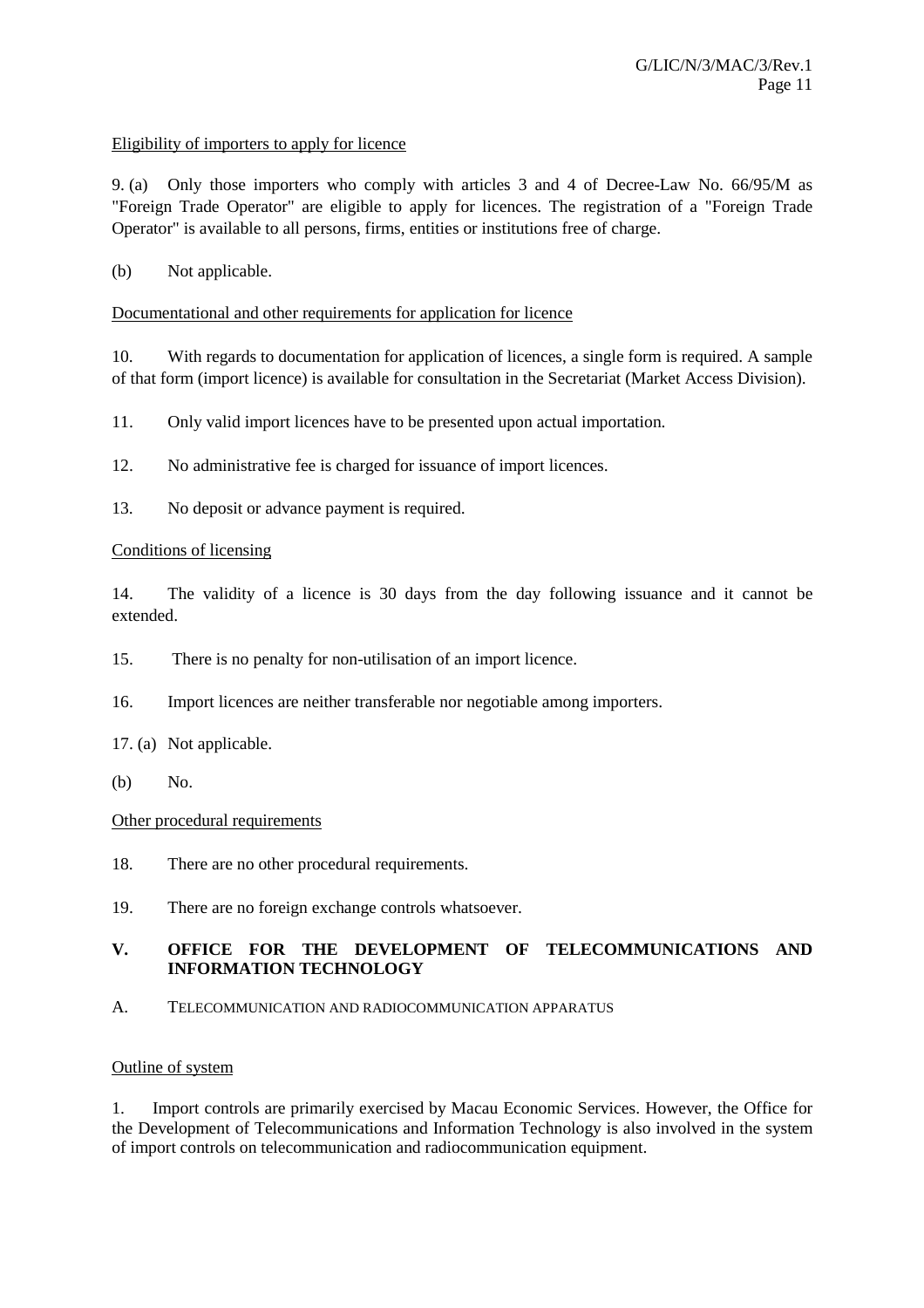#### Purposes and coverage of licensing

2. Import licences are required for all telecommunication and radiocommunication equipment. These include:

- a. Wired telephone or telegraph apparatus, including wireless handsets, and telecommunication equipment of the current bearer or telecommunication digital equipment; videophones (except for private use and included in the accompany luggage).
- b. Transmitters for wireless telephone, radiotelegraph, radio broadcasting or television, as well as built-in receivers, recorders or sound reproducer (except those with exemption for station licence or approval obtained in the applicable radiocommunication legislation).
- c. Radar apparatus, radio navigation equipment and remote control equipment.
- d. Receivers for radiotelephone, radio telegraph or broadcasting, with combination inside the same cabinet, with a tape recorder or a timer (except the receivers of audio broadcasting).
- e. Receivers for television, including those with built-in radio receivers, video tape recorders; video monitors and projectors (except TV broadcasting receivers, video monitors and projectors).
- f. The spare parts exclusively or partially for the equipment listed between points (b) to (e) (except the parts for audio broadcasting receivers or television receivers, video monitors and projectors).
- 3. The licensing system applies to goods originating in and coming from any country.

4. The import licensing system on telecommunication and radiocommunication equipment is not intended to restrict the quantity or value of imports. Instead, its aim is to monitor and protect Macau's access to high technology products.

5. The import licensing system is a statutory requirement maintained under Decree-Law no. 66/95/M. Legislation does not leave designation of products to be subject to licensing to administrative discretion. Legislative approval is required when any changes are introduced to the existing system.

## Procedures

- 6. Not Applicable.
- 7.(a) Licence application should be submitted before importing the equipments taking into account the processing time required by the Office for the Development of Telecommunications and Information technology, which is within three working days.
- (b) Where there is proof of a genuine need, IL may exceptionally be granted on request.
- (c) There is no limitation of time as to the period of the year during which application for licence and/or importation may be made.
- (d) The Office for the Development of Telecommunications and Information Technology is the sole administrative organ to issue licences for the telecommunication and radiocommunication equipment.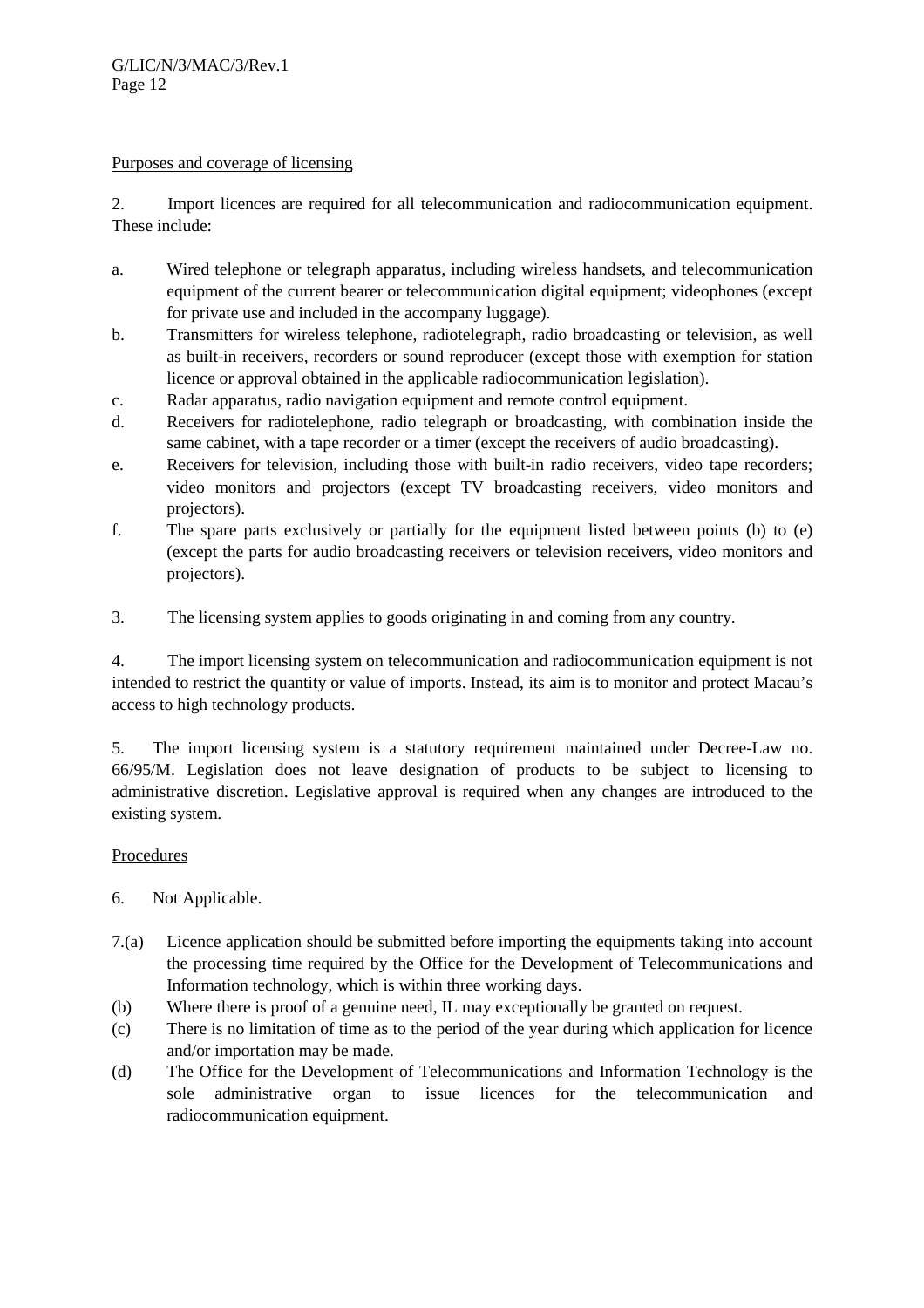8. Import licence application may be refused in case the equipment does not comply with the Technical Standards applicable in Macau. A right to appeal is statutorily provided.

#### Eligibility of importers to apply for licence

9. All firms and institutions are eligible to apply for import licences except under special circumstances where licensing facilities are denied owing to malpractice of the firm/institution.

#### Documentational and other requirements for application for licence

10. A sample form is attached (Annex C). Catalogues/technical specifications for the products under application are to be submitted with the application for technical classification purpose.

11. Only the import licence is needed upon actual importation,

- 12. No licensing fee is charged.
- 13. No deposit or advance payment is required.

#### Conditions of licensing

14. An import licence covering telecommunication and radiocommunication equipment is valid for 30 days from the day following issuance. The validity cannot be extended under normal circumstances.

15. There is no penalty for the non-utilisation of an import licence.

16. Not transferable.

17. No.

#### Other procedural requirements

18. No other administrative procedures required.

19. There are no foreign exchange controls.

## **VI. MACAU SECURITY POLICE FORCE**

A. ARMS AND AMMUNITION

#### Outline of system

1. Import controls on arms and ammunition are primarily exercised by the Macau Security Police Force (CPSP – *Corpo de Polícia de Segurança Pública*).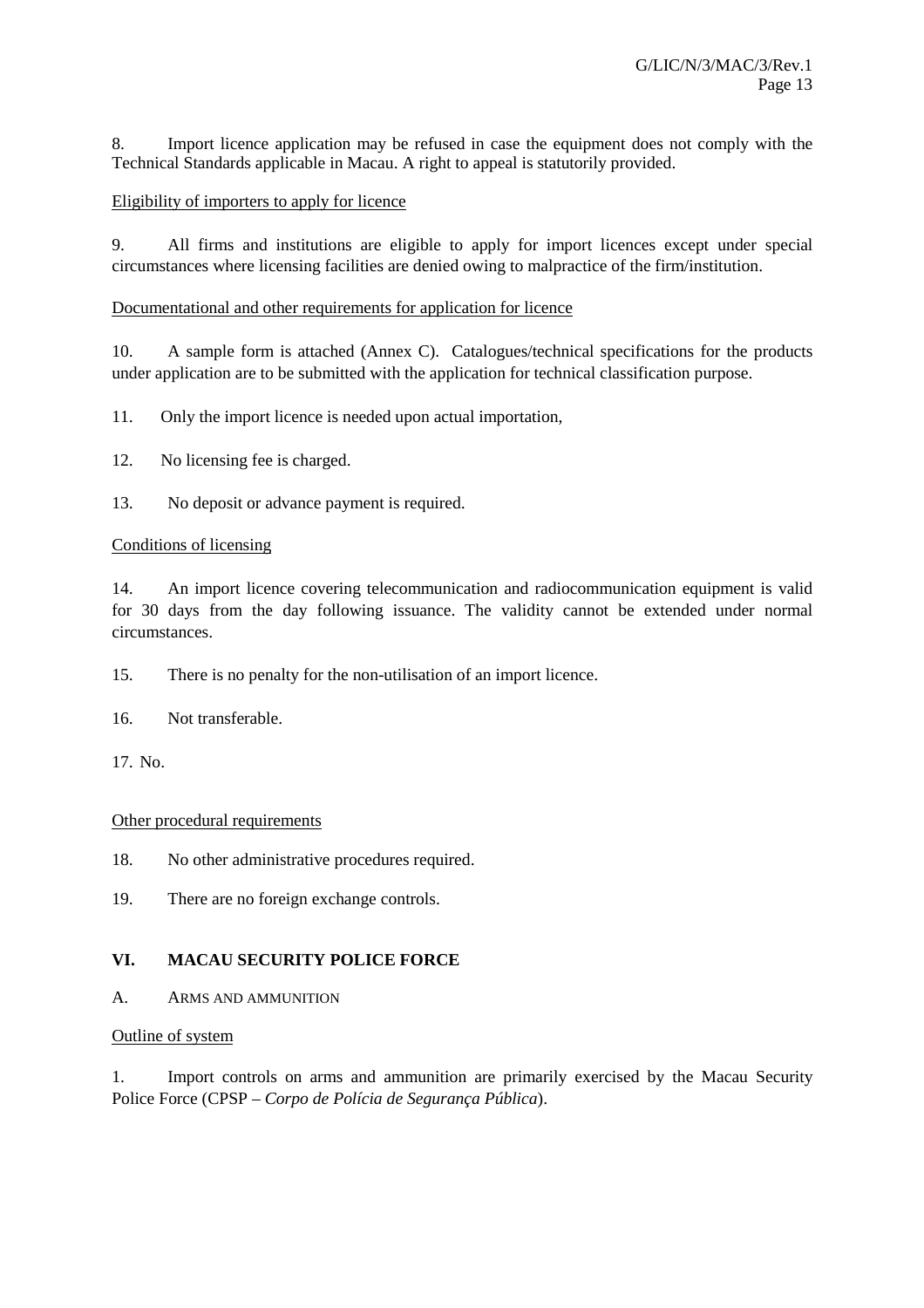#### G/LIC/N/3/MAC/3/Rev.1 Page 14

#### Purposes and coverage of licensing

- 2. Import licences are required for certain arms and ammunition:
- (a) Licence for defence gun: cartridges of calibre .22 to .32
- (b) Licence for competition gun:

| <b>Arms</b> |                             | <b>Calibre</b>     |
|-------------|-----------------------------|--------------------|
|             |                             | .177               |
|             |                             | .22 $S$ (Short)    |
| Pistol      |                             | .22LR (Long Rifle) |
|             |                             | .32                |
|             |                             | .38                |
|             |                             | .45                |
|             |                             | .22LR (Long Rifle) |
| Revolvers   |                             | .32                |
|             |                             | .38                |
|             |                             | .45                |
|             | Shotgun                     | .12                |
| Guns        | Precision                   | .177               |
|             | Automatic or Semi-automatic | .22LR (Long Rifle) |

3. The licensing system applies to goods originating in and coming from any countries.

4. The import licensing is not intended to restrict the quantity of imports.

5. The import licensing system is statutorily defined in the Decree-Law no. 77/99/M of 8 November 1999 "Arms and Ammunition Rules". Any changes in existing system require legislative approval.

## **Procedures**

- 6. Not applicable.
- 4.(a) Applications for import licences should be submitted one month in advance. In the case of inadvertence, licence can be obtained within a shorter time limit.
- (b) A licence cannot be granted immediately on request.
- (c) There is no limitation of time as to the period of the year during which application for import licence may be made.
- (d) The Macau Security Police Force is the sole administrative organ to issue licences for the aforesaid goods.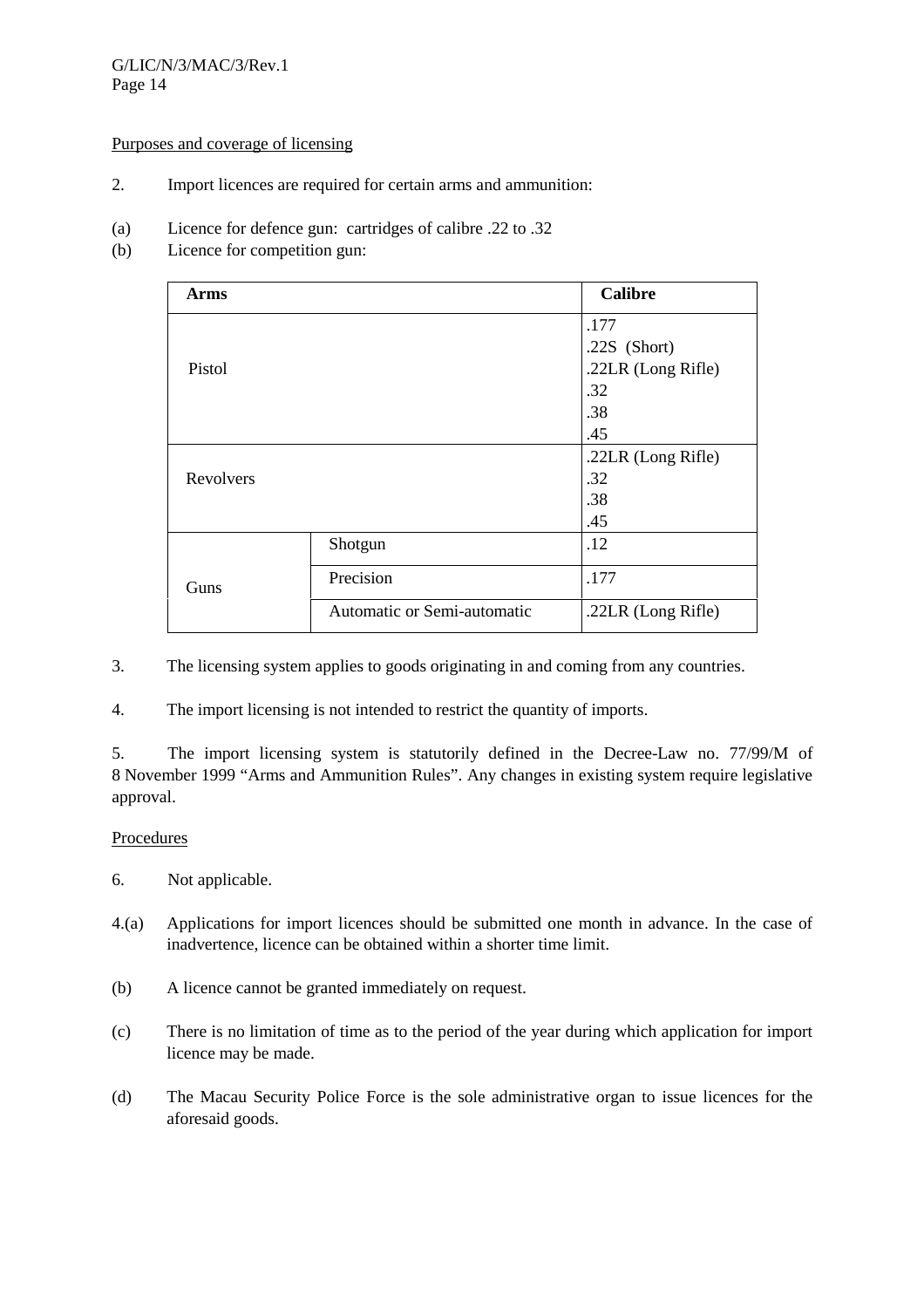8. Import licence applications may be refused if the ordinary criteria are not met. The applicants have the right of appeal to Macau Security Police Force in the event of refusal within 30 days.

## Eligibility of importers to apply for licence

9. All persons, firms and institutions are eligible to apply for licences under the registration licensing system.

Documentational and other requirements for application for licence

- 10. Copy of the Identity Card with application form.
- 11. The import licence. A sample form is attached (Annex C).

12. There are no licensing fees or administrative charges for the issue of licences.

13. There are no requirements for deposit or advance payment associated with the issue of **licences** 

#### Conditions of licensing

- 14. The period of validity of a licence is 12 months. It cannot be extended.
- 15. There is no penalty for the non-utilisation of a licence or a portion of a licence.
- 16. Licences are not transferable.
- 17. No.

#### Other procedural requirements

- 18. There are no other administrative procedures.
- 19. There are no foreign exchange controls.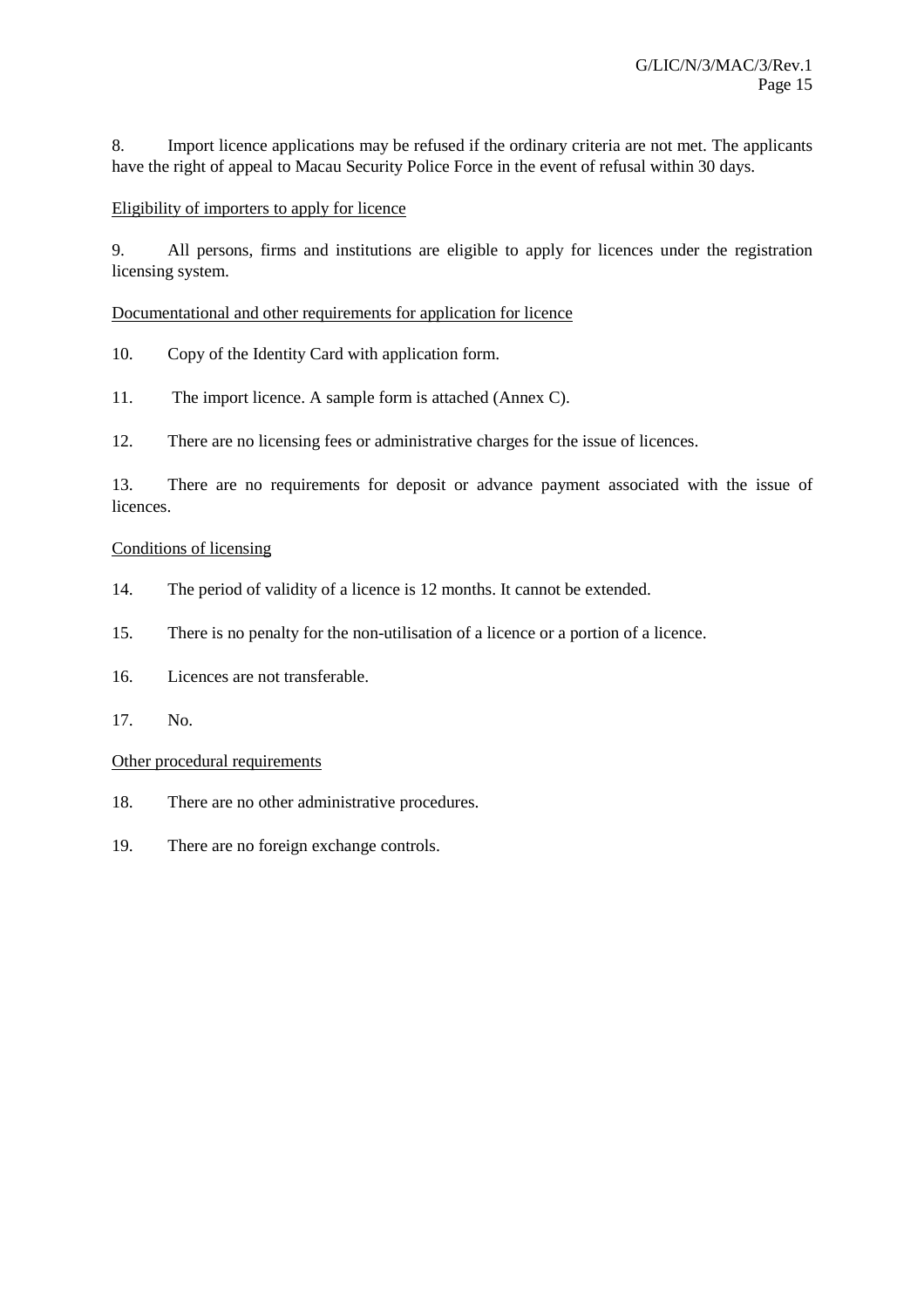## **ANNEX A-I**

#### Importation Procedures for Group I

#### 1. Import Notification

The Macau SAR requires adequate notification in advance of the proposed date of entry into its territory of live animals and live plants, edible vegetable*,* stating the species' origin, quantity, means of transport, name of the border post to be used and treatment of the plants.

The Macau SAR requires adequate notification in advance, namely concerning the proposed date of entry into the territory of a consignment of meat or products of animal origin destined for human consumption. In addition to that, information on the origin, nature, treatment, quantity and packaging of the meat or products, name of the border post to be used and for wholesale importation must also be submitted. The products have to be consigned to the establishments approved by the SIS or DSPA as they are under the supervision of these departments.

The above mentioned border entry places are:

|  | 1. Aerial entry - International Airport (D.S.P.A/D.Z.V.J.);                                                                     |
|--|---------------------------------------------------------------------------------------------------------------------------------|
|  | 2. Maritime entries - Ka Ho Container Terminal (D.S.P.A.);                                                                      |
|  | - Inner Harbour Docks (S.I.S./D.P.Z.V.);                                                                                        |
|  | 3. Terrestrial entry - Portas do Cerco (S.I.S./D.P.Z.V.);                                                                       |
|  | $\mathbf{L}_{\text{atro}} \mathbf{D}_{\text{m}} \cdot \mathbf{A}_{\text{eq}}$ ( $\mathbf{D} \mathbf{C} \mathbf{D} \mathbf{A}$ ) |

Lotus Bridge (D.S.P.A.).

The border customs staff is under the jurisdiction of Maritime Police (PMF) and they are responsible for the enforcement of various Macau SAR's legislation affecting importation and exportation of goods.

- 1.1 Import Declaration/Import Licence (ID/IL).
- 1.2 Sanitary or phytosanitary documentation (to be presented with the applications upon arrival of animals*,* plants or goods).
- 2. Documentational Control
- 2.1 Live animals (mammals, birds and reptiles):
	- International Animal Health Certificate (provided by the veterinary authority of the exporting country);
	- Anti-Rabies vaccination Certificate (dogs and cats) and Vaccination Certificate (covering other infectious diseases);
	- The importation of dogs and cats under two months is prohibited;
	- Airway Bill (if applicable);
	- Import Licence.
- 2.2 Meat, Fish and by-products for human consumption:
	- International Sanitary Certificate (not applicable for ice cream with cocoa, and pet-foods);
	- With regard to labelling, Decree-Law no. 50/92/M applies to all products;
	- Airway Bill (if applicable);